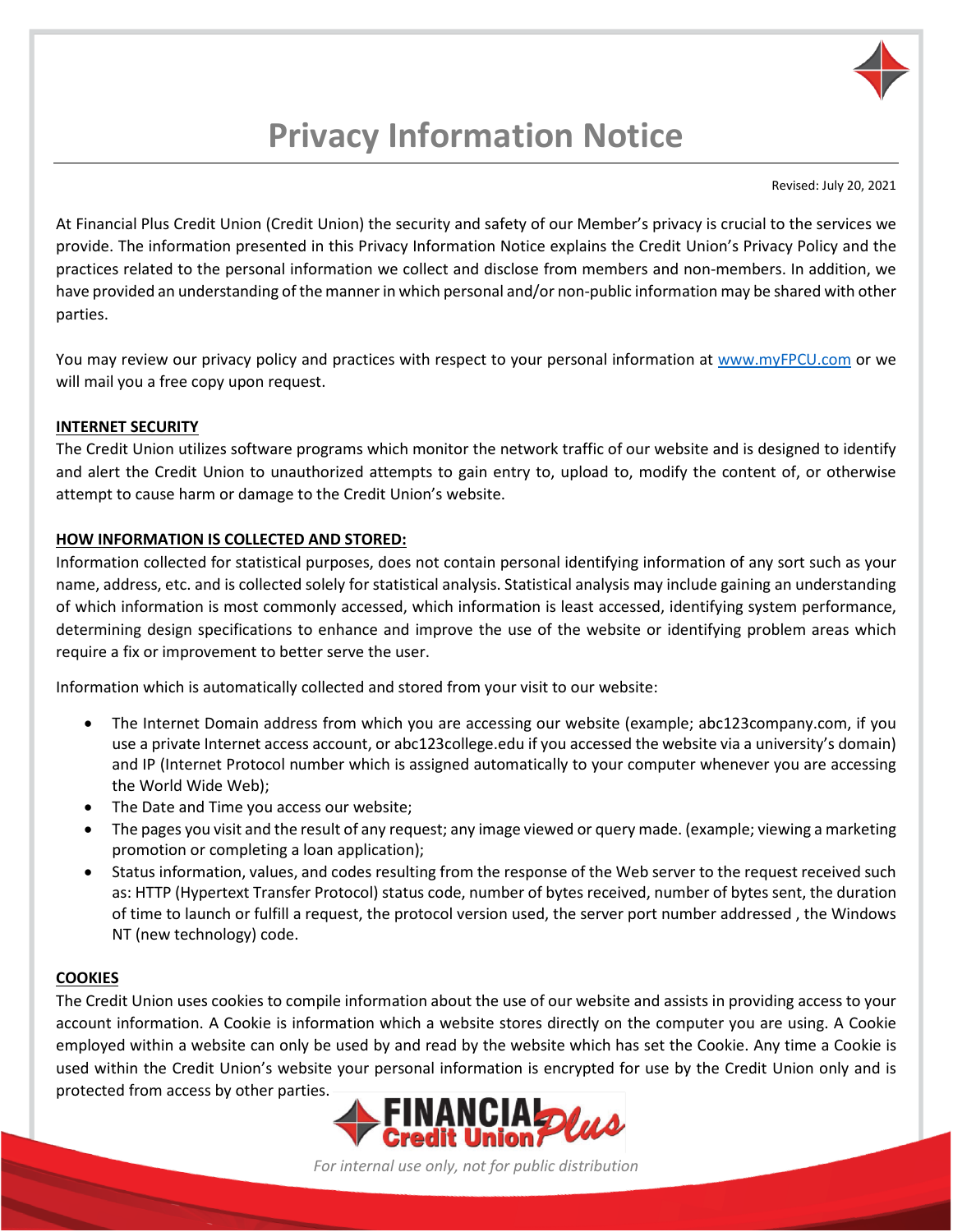

#### **THIRD PARTY SITES**

The Credit Union offers links to third party sites to provide enhanced services and products which may benefit our members. When you access a third party site, a pop-up notification will alert you that you are leaving the Credit Union's website. These third party sites are not owned, operated, endorsed or maintained by the Credit Union. In addition, the Credit Union is not responsible for the products or services promoted by these third party sites. When viewing, using the features of, or purchasing any product or service via these third party sites you are agreeing to the terms and conditions, disclosures, and privacy statements posted by the owner operators of the third party site(s).

#### **EMAIL**

- The Credit Union will never solicit non-public private information via EMAIL.
- All EMAIL communication between employees of the Credit Union and a member or consumer will be channeled via an encrypted email format to ensure the safety, privacy and security of the member or consumers information.
- A public EMAIL box has been provided for members and /or consumers to communicate general information to the Credit Union. Members and consumers are advised to not send any non-public private information via this public EMAIL box.

#### **CHILDREN'S ONLINE PRIVACY PROTECTION RULE (COPPA)**

- The Credit Union does not direct market to any children or target market to anyone under the age of 18 years old.
- All minors under the age of 18 years of age must have an account with an adult joint owner aged 18 years or older who meets all requirements for the Customer Identification Program under the USA PATRIOT Act.
- The Credit Union does not collect any information from children.
- The Credit Union does not share information regarding accounts for minors outside of the sharing information requirements necessary to conduct everyday business as described in the Privacy Policy; full details of the Credit Union Policy are located in the link at the beginning of this document.



*For internal use only, not for public distribution*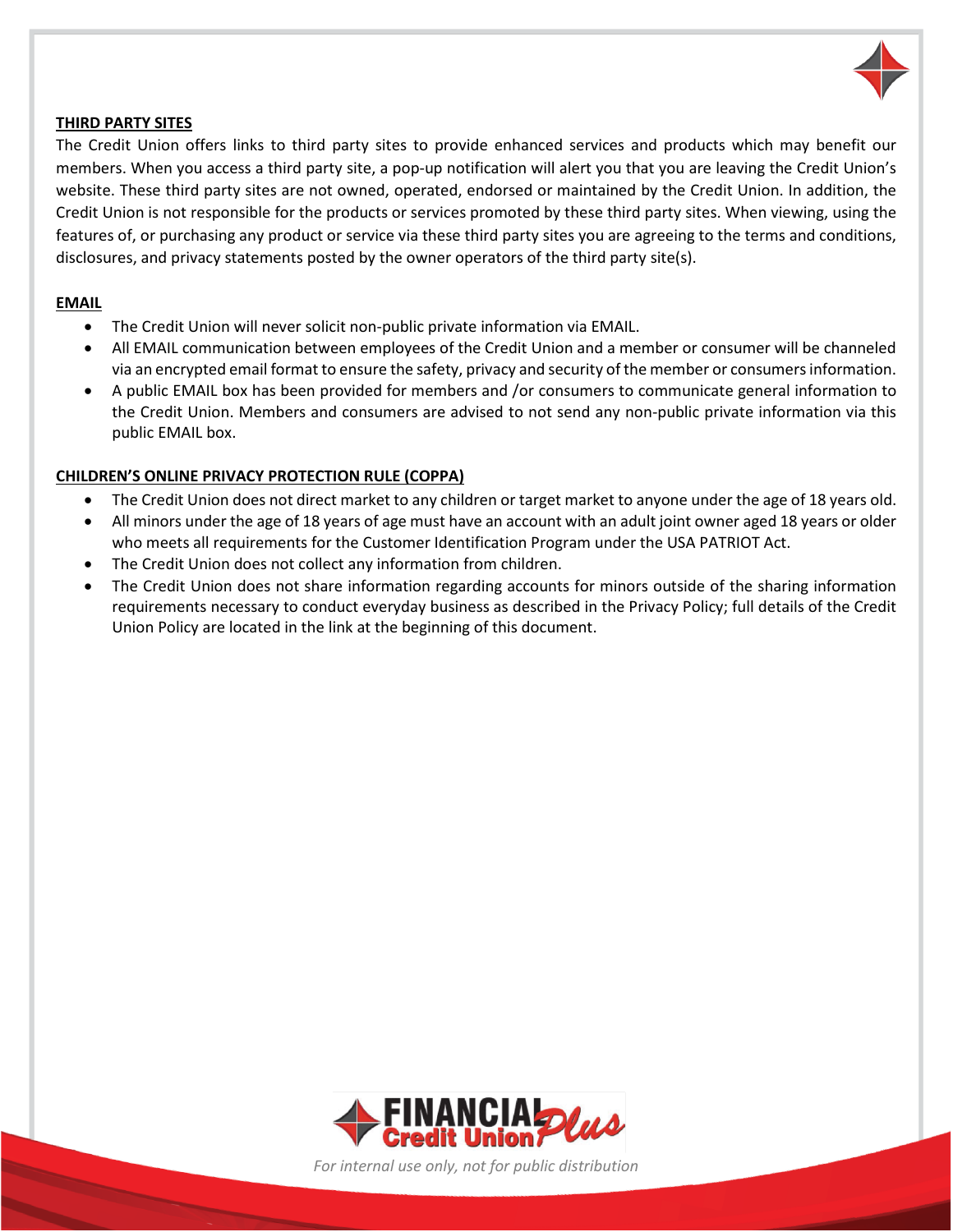### **Financial Plus Credit Union Privacy Notice**

| <b>FACTS</b>                                                                                                                                                                             | WHAT DOES FINANCIAL PLUS CREDIT UNION DO WITH YOUR<br><b>PERSONAL INFORMATION?</b>                                                                                                                                                                                                                                                                                                                                           |                                                                    |                                |
|------------------------------------------------------------------------------------------------------------------------------------------------------------------------------------------|------------------------------------------------------------------------------------------------------------------------------------------------------------------------------------------------------------------------------------------------------------------------------------------------------------------------------------------------------------------------------------------------------------------------------|--------------------------------------------------------------------|--------------------------------|
| Why?                                                                                                                                                                                     | Financial companies choose how they share your personal information. Federal law<br>gives consumers the right to limit some but not all sharing. Federal law also requires us<br>to tell you how we collect, share, and protect your personal information. Please read this<br>notice care- fully to understand what we do.                                                                                                  |                                                                    |                                |
|                                                                                                                                                                                          |                                                                                                                                                                                                                                                                                                                                                                                                                              |                                                                    |                                |
| <b>What?</b>                                                                                                                                                                             | The types of personal information we collect and share depend on the product or<br>service you have with us. This information can include:<br>• Social Security number, employment information, and income<br>• Account balances and transaction history<br>• Account transactions and credit scores<br>When you are no longer our member or customer, we continue to share your<br>information as described in this notice. |                                                                    |                                |
|                                                                                                                                                                                          |                                                                                                                                                                                                                                                                                                                                                                                                                              |                                                                    |                                |
| How?                                                                                                                                                                                     | All financial companies need to share members' and customers' personal information<br>to run their everyday business. In the section below, we list the reasons financial<br>companies can share their members' and customers' personal information; the reasons<br>Financial Plus Credit Union chooses to share; and whether you can limit this sharing.                                                                    |                                                                    |                                |
|                                                                                                                                                                                          |                                                                                                                                                                                                                                                                                                                                                                                                                              |                                                                    |                                |
| Reasons we can share your personal information                                                                                                                                           |                                                                                                                                                                                                                                                                                                                                                                                                                              | <b>Does Financial</b><br><b>Plus Credit</b><br><b>Union share?</b> | Can you limit<br>this sharing? |
| For our everyday business purposes - such as to process<br>your transactions, maintain your account(s), respond to court<br>orders and legal investigations, or report to credit bureaus |                                                                                                                                                                                                                                                                                                                                                                                                                              | <b>YES</b>                                                         | <b>NO</b>                      |
| For our marketing purposes -<br>to offer our products and services to you                                                                                                                |                                                                                                                                                                                                                                                                                                                                                                                                                              | <b>YES</b>                                                         | <b>NO</b>                      |
| For joint marketing with other financial companies                                                                                                                                       |                                                                                                                                                                                                                                                                                                                                                                                                                              | <b>YES</b>                                                         | <b>NO</b>                      |
| For our affiliates' everyday business purposes -<br>information about your transactions and experiences                                                                                  |                                                                                                                                                                                                                                                                                                                                                                                                                              | <b>NO</b>                                                          | We do not share                |
| For our affiliates' everyday business purposes -<br>information about your creditworthiness                                                                                              |                                                                                                                                                                                                                                                                                                                                                                                                                              | <b>NO</b>                                                          | We do not share                |
| For nonaffiliates to market to you                                                                                                                                                       |                                                                                                                                                                                                                                                                                                                                                                                                                              | <b>NO</b>                                                          | We do not share                |

Questions? Call toll free (800) 748-0451 or go to [www.MyFPCU.com.](http://www.myfpcu.com./)